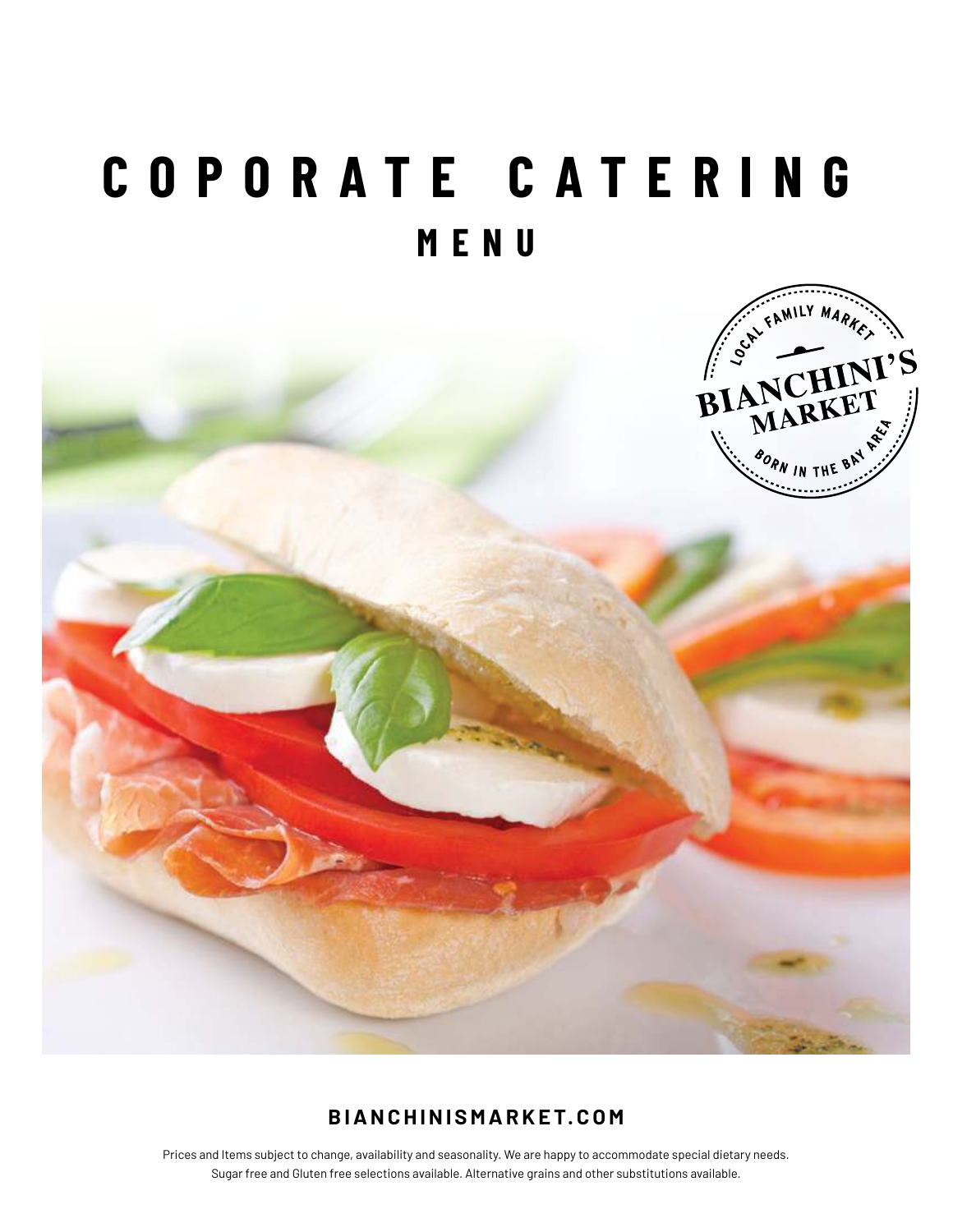# **BREAKFAST**

*Breakfast packages are priced per person. Minimum of 10 orders per package required. All breakfast packages include chilled orange juice, coffee (regular and decaf) and assorted teas. Paper products are included. Organic options available at additional cost.*

#### **BREAKFAST NO. 1**

#### **Healthy Options - \$ 15.65**

Overnight Oats with Apples and Pomegranate, Savory Moroccan Yogurt (Served in a Plastic Cup), Vegan Southwestern Scrambled Egg Tacos and Fresh Fruit Display.

#### **BREAKFAST NO. 2**

### **Continental Breakfast - \$ 12.25**

Assorted Muffins, Pastries, Bagels. Accompanied by Cream Cheese, Preserves, and Fresh Fruit Display.

#### **BREAKFAST NO. 3**

#### **Bianchini's Breakfast - \$ 12.25**

Butter and Chocolate Croissants, Bread Slices (Banana, Zucchini, Poppy Seed). Accompanied by Fresh Butter and Fresh Fruit Display.

#### **BREAKFAST NO. 4**

#### **Market's Breakfast - \$ 14.85**

Scrambled Eggs with Cheese on the Side, Breakfast Sausages and Bacon. Accompanied by Breakfast Potatoes (Sautéed with Mushrooms, Bell Peppers and Onions), Fresh Fruit Display, Assorted Muffins, and Preserves.

#### **BREAKFAST NO. 5**

#### **Breakfast Burrito - \$ 14.25**

Scrambled Eggs, Cheese, Bacon and Sausages, Wrapped in Flour Tortilla. Accompanied by Salsa Verde, Pico de Gallo, and Fresh Fruit Display.

#### **BREAKFAST NO. 6**

#### **Healthy Casserole- \$ 13.75**

Casserole of Egg Beaters, Ham, Gruyere Cheese, Spinach and Roasted Red Peppers. Accompanied by Assorted Muffins and Fresh Fruit Display.

#### **BREAKFAST NO. 7**

#### **Lox and Bagels Board - \$ 14.95**

Lox, Cream Cheese, Assorted Bagels, Sliced Hard Boiled Egg, Onions, Capers and Fresh Fruit Display.

#### **BREAKFAST NO. 8**

#### **Healthy Breakfast Parfait - \$ 11.95**

Low-Fat Yogurt Layered with Granola, Topped with Seasonal Berries. Accompanied by an assortment of Muffins and Scones.

#### **BREAKFAST NO. 9**

#### **Healthy Omelet - \$ 13.75**

Egg Beaters, Mushrooms, Spinach, Green Onions, Bell Peppers and Gruyere Cheese. Accompanied by Assorted Muffins and Fresh Fruit Display.

#### **BREAKFAST NO. 10**

### **Cajun Omelet - \$ 13.75**

Eggs, Andouille Sausage, Mushrooms, Green Onions, Bell Peppers and Jalapeño Pepper. Accompanied by Assorted Muffins and Fresh Fruit Display.

#### **BREAKFAST NO. 11**

#### **Spanish Omelet - \$ 13.75**

Eggs, Diced Potatoes, Sweet Red Peppers, Onions, Sliced Pitted Green Olives and Sharp Cheddar Cheese. Accompanied by Assorted Muffins and Fresh Fruit Display.

#### **BREAKFAST NO. 12**

# **Crustless Smoked Turkey and Spinach Quiche - \$ 13.75**

Eggs, Cubed Smoked Turkey, Onion, Shredded Swiss Cheese, Spinach and Fat-Free Cottage Cheese. Accompanied by Assorted Muffins and Fresh Fruit Display.

#### **BREAKFAST NO. 13**

#### **Bianchini's Florentine Omelet - \$ 13.75**

Eggs, Spinach, Mushrooms, Sun-Dried Tomatoes, Goat cheese and Fine Chopped Green Onions. Accompanied by Assorted Muffins and Fresh Fruit Display.

#### **BREAKFAST NO. 14**

#### **Denver Omelet - \$ 13.75**

Eggs, Chopped Onions, Diced Green and Red Bell Peppers, Diced Ham and Cheese. Accompanied by Assorted Muffins and Fresh Fruit Display.

#### **BREAKFAST NO. 15**

# **Bianchini's Omelet - \$ 13.75**

Eggs, Italian Sausage, Cheese, Mushrooms, Tomatoes and Spinach. Accompanied by Assorted Muffins and Fresh Fruit Display.

# **à la carte**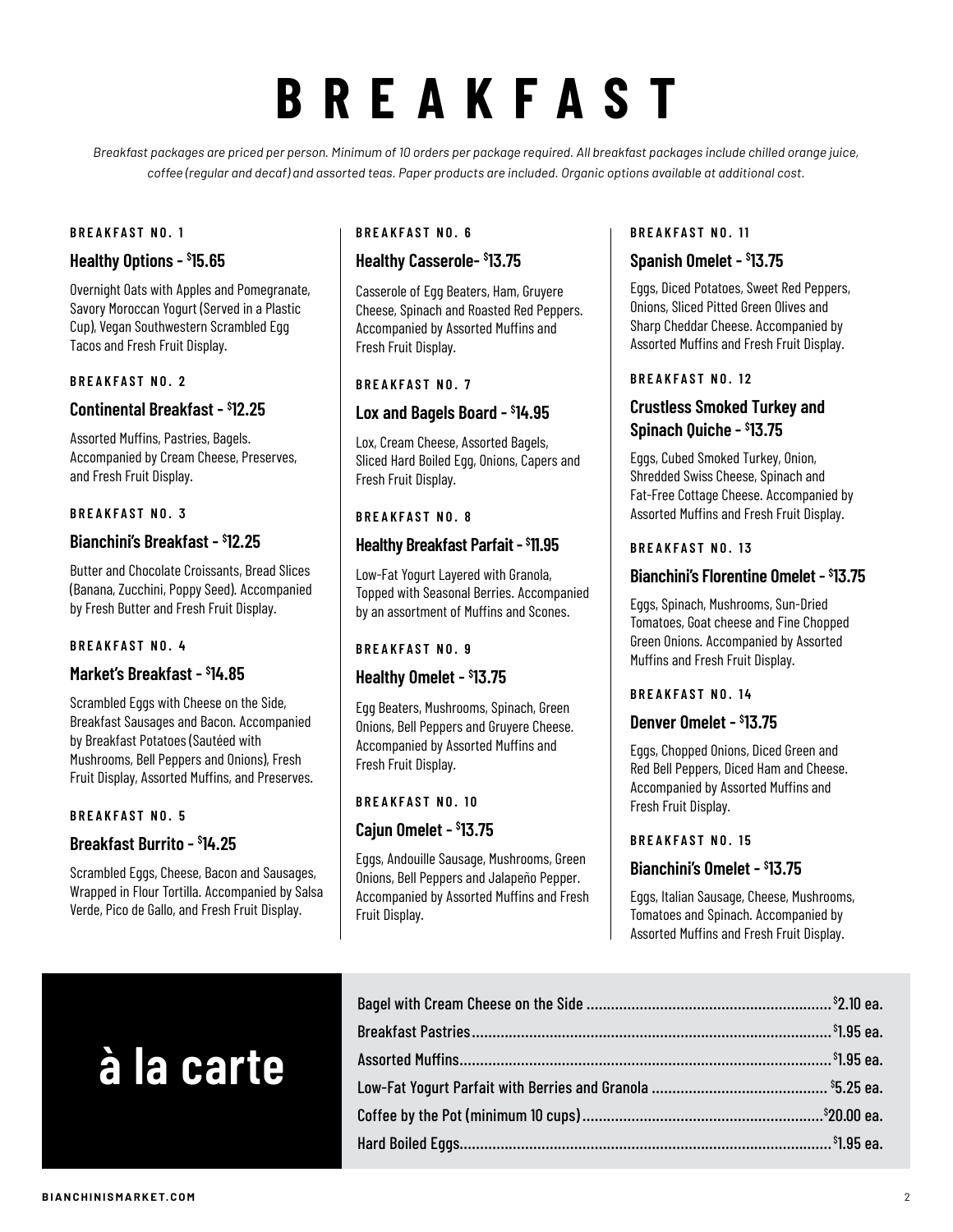# **V E G A N B R E A K F A S T OPTIONS**

*Breakfast packages are priced per person. Minimum of 10 orders per package required. All breakfast packages include chilled orange juice, coffee (regular and decaf) and assorted teas. Paper products are included. Organic options available at additional cost.*



#### **BREAKFAST NO. 16**

### **Black Bean and Sweet Potato Hash Burrito - \$ 14.25**

Black Bean and Sweet Potato Hash, Wrapped in Whole Wheat Tortilla. Garnished with Avocado and Cilantro. Accompanied by Fresh Fruit Display.

#### **BREAKFAST NO. 17**

#### **Veggie Chickpea Omelette - \$ 14.25**

Sautéed Vegetables, Chickpeas, Onions, Mushrooms, Bell Peppers and Broccoli. Accompanied Fresh Fruit Display.

#### **BREAKFAST NO. 18**

### **Polenta with Pears and Cranberries Casserole - \$ 14.25**

Polenta topped with Pear Compote. Accompanied by Fresh Fruit Display.

#### **BREAKFAST NO. 19**

#### **Breakfast Burrito - \$ 14.25**

Whole Wheat, Sundried or Regular Flour Tortilla, Sweet Potatoes, Avocado, Tomato, Bell Peppers, Onions and Tofu. Served with Fresh Salsa and Roasted Pepper Sauce. Accompanied by Fresh Fruit Display.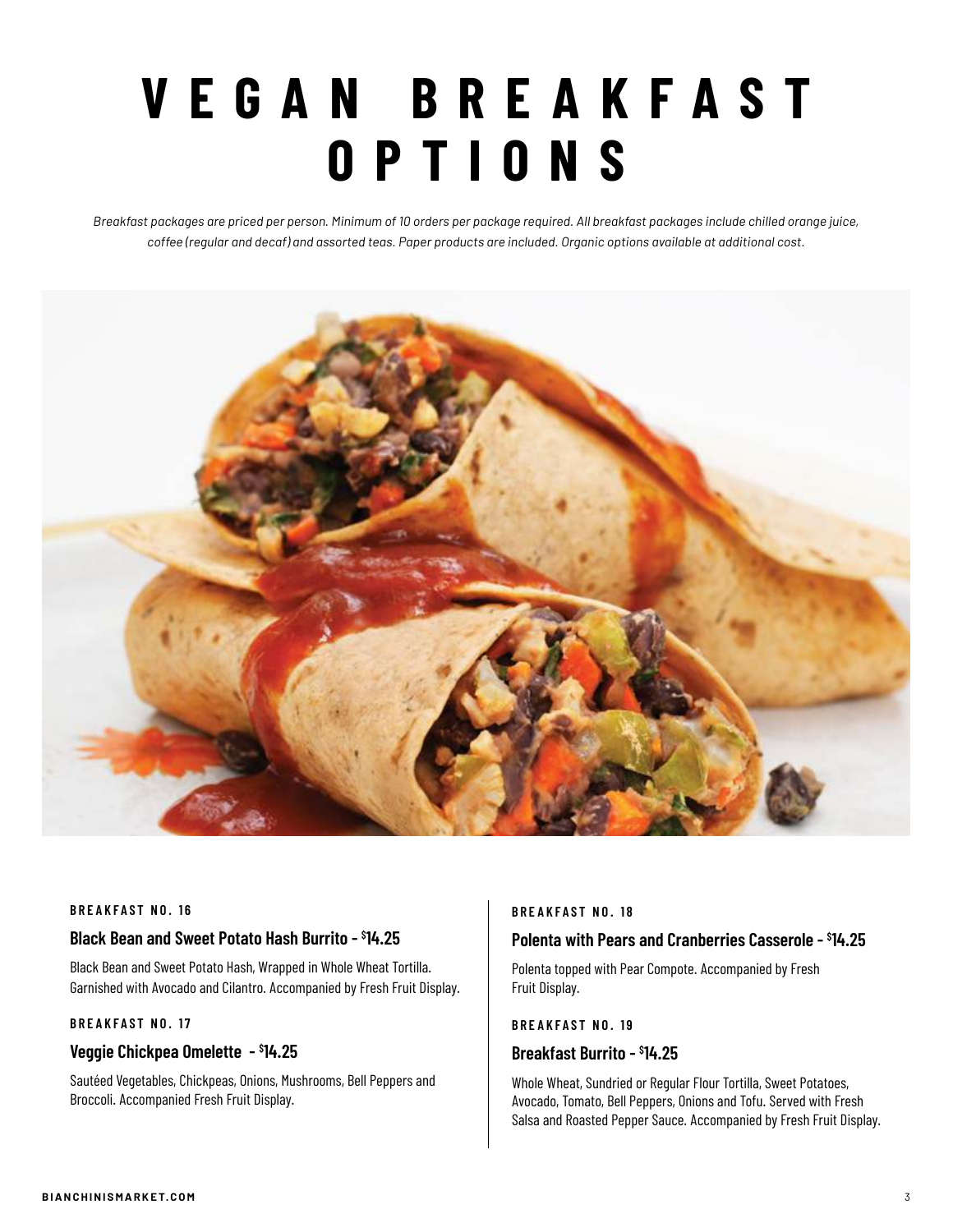# **SANDWICHES**

*Minimum 10 orders per selection. Paper products are included. Our selection of fresh breads include: White, Wheat, Sliced Sourdough, Light or Dark Rye, 12-Grain, Sourdough Roll, Dutch Crunch, Ciabatta and Focaccia. Our Selection of fresh salads include: Joyce's Three Bean Salad, Broccoli Salad, Joyce's Potato Salad, Judy's Macaroni Salad, Insalata Mista, Three Beets and Parsnip Salad, Pasta Primavera, Mexican Quinoa Salad with Citrus Vinaigrette, Healthy Garden Salad and Fresh Fruit Salad. Organic options available at additional cost.*



# **LUNCH NO. 1 Sandwich Platter- \$ 12.45**

Bianchini's Own Slow-Roast Beef, Tender Sliced Turkey Breast, Sliced Chicken Breast, Boar's Head Ham, Pastrami, Vegetarian (Roasted Vegetables, Sprouts, Tomato, Avocado and Cheese), Tuna Salad and Egg Salad (Upon Request). Accompanied by your Choice of Side Salad. Assorted Cookies. Assorted Soft Drinks and Waters.

#### **LUNCH NO. 2**

# **Bianchini's Deli Platter - \$ 14.95**

Assorted Deli Meats (Bianchini's Own Slow-Roast Beef, Oven Roasted Turkey, Boar's Head Ham, Sliced Chicken Breast, Pastrami, Grilled Vegetables), Bread Basket, Tray of Sliced Cheeses, Lettuce, Tomatoes, Pickles, Onions, and Condiments on the Side. Accompanied by your Choice of Salad. Assorted Cookies. Assorted Soft Drinks and Waters.

# **LUNCH NO. 3**

# **Wraps - \$ 12.45**

Choose Your Tortilla: - Flour

- Spinach
- Sundried-Tomato
- Wheat

All Wraps Accompanied by Your Choice of Salad, Assorted Cookies, Assorted Soft Drinks and Waters.

# **LUNCH NO. 4**

# **Pita Pocket Sandwich Platter - \$ 12.45**

Stuffed Pita Bread with Bianchini's Own Slow-Roast Beef, Oven Roasted Turkey, Grilled Chicken, Boar's Head Ham and Vegetarian (Lettuce, Tomatoes, Onions, Herb Cream Cheese and Chef's Selection of Fresh Roasted Vegetables). Accompanied by your Choice of Salad. Assorted Cookies and Assorted Soft Drinks and Waters.

# **LUNCH NO. 5**

# **Hye Roller Sandwiches - \$ 12.45**

Oven Roasted Turkey, Bianchini's Own Slow-Roast Beef, Grilled Chicken, Boar's Head Ham and Vegetarian Rolled in Light Flat Bread with Herb Cream Cheese, Fresh Spinach, Lettuce and Tomatoes. Accompanied by your Choice of Salad. Assorted Cookies and Assorted Soft Drinks and Waters.

# **LUNCH NO. 6**

# **Chicken Patty Pockets - \$ 12.45**

Chicken Patty (Coriander, Cumin, Cayenne Pepper, Garlic and Parsley), Butter Lettuce, Tomatoes, Sliced Cucumber. Served with Mint-Yogurt Sauce. Accompanied by your Choice of Salad. Assorted Cookies and Assorted Soft Drinks and Waters.

#### **LUNCH NO. 7**

# **Buffalo Chicken Wrap - \$ 12.45**

Buffalo Chicken Wrap: Grilled Chicken in a Buffalo Sauce, Whole Wheat Flour Tortilla, Shredded Carrot, Celery with Blue Cheese –Yogurt Sauce on the Side. Accompanied by your Choice of Salad Assorted Desserts and Assorted Soft Drinks and Waters.

# **LUNCH NO. 8**

# **Assorted New Sandwiches - \$ 12.45**

Served on Focaccia, Ciabatta, Kaiser Roll Sweet or Sourdough Roll.

- **The Chicken's Ball:** Mary's Free Range Grilled Chicken, Asiago Cheese, Field Greens and Garlic Aioli.<br>**Pianobini's Tri-Tin:** Our Tond
- **Bianchini's Tri-Tip:** Our Tender Tri-Tip, BBQ Sauce, Lettuce, Tomatoes and Caramelized Onions.
- **The SCFF:** Grilled Portobello Mushrooms. Lettuce, Tomato, Blue Cheese, Roasted Red Pepper, Balsamic and Olive Oil.
- **Meatloaf Sandwich:** Bianchini's Own Meatloaf, Cheddar, Lettuce, Tomato, Pickles, Ketchup and Chipotle Aioli.
- **The Caprese:** Tomato, Fresh Mozzarella, Pesto, Balsamic and Olive Oil.

Accompanied by Salad of the Day, Assorted Cookies, Assorted Soft Drinks and Bottled Water.

# **3a - Veggie Wrap**

# Brown Rice, Green Bell Peppers,

Mushrooms, Kidney Beans, Corn, Green Onions and Cheddar Cheese.

# **3b - San Diego Wrap**

Chicken or Beef, Black Beans, Fresh Salsa, Chopped Green Onions, Cilantro, Guacamole and Monterrey Jack Cheese.

# **3c - Chicken Pecan Wrap**

Chicken Breast Cut in Cubes, Chopped Onions, Cumin, Chopped Pecans, Sour Cream, Cheddar Cheese and Shredded Lettuce.

# **3d - Taco Wrap**

Chicken or Beef, Avocado, Sour Cream, Salsa Fresca, Chopped Green Chiles, Taco Seasoning, Black Beans, Tomatoes, Shredded Lettuce, Green Onions and Cheese.

# **3e - Thai Chicken Wrap**

Chicken Breast Cut in Cubes, English Cucumber, Bean Sprouts, Shredded Carrots, Scallions, Basil and Sesame Seeds.

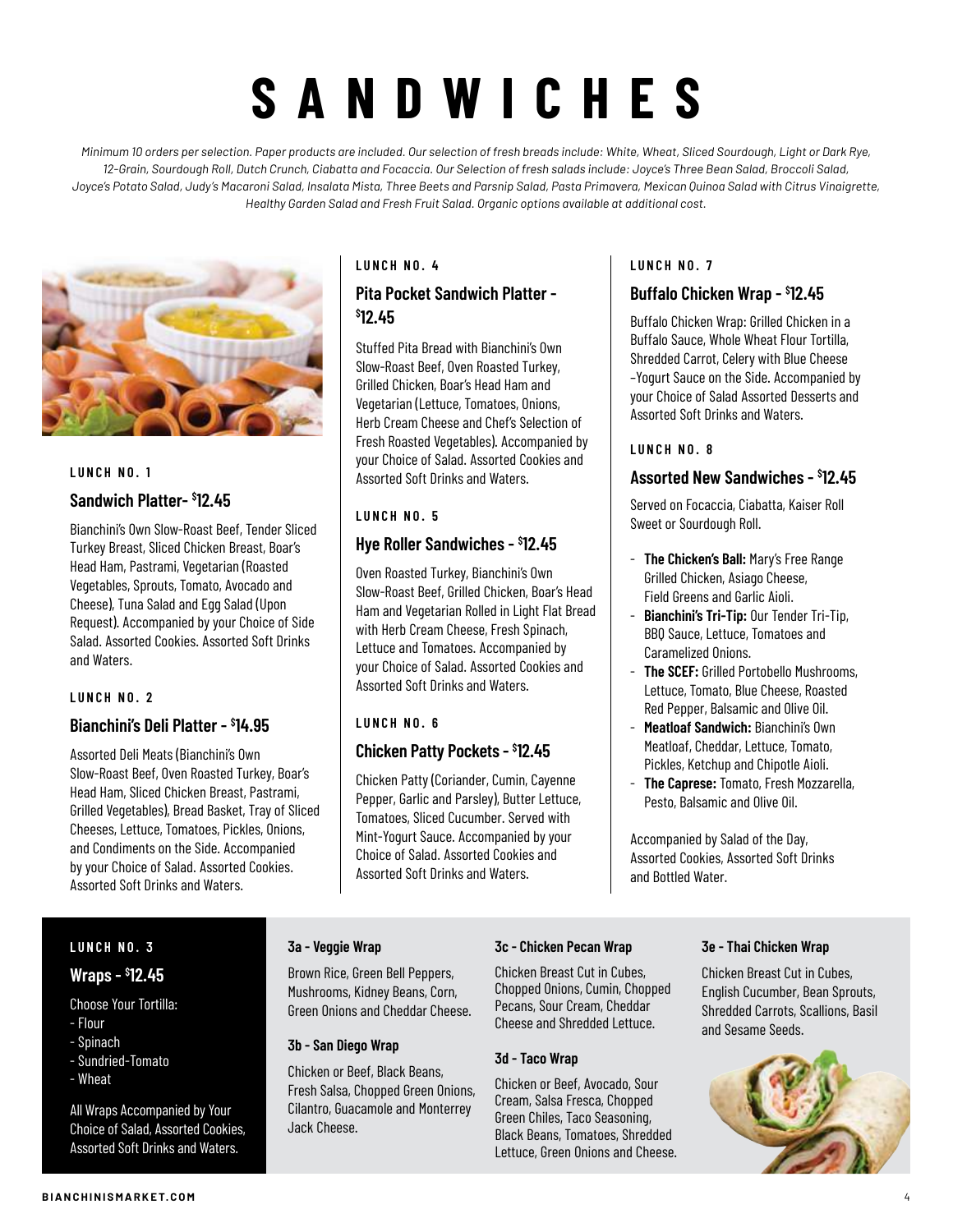# **BOX SANDWICHES AND SALADS**

*Bianchini's Box Lunches are Accompanied by: Salad of the Day, Assorted Cookies, Assorted Soft Drinks and Waters. Minimum 10 Orders Per Selection. Organic options available at additional cost.*

#### **BOX SANDWICH NO. 1**

# **Traditional - \$ 12.45**

Roast Beef, Grilled Chicken Breast, Oven Roasted Turkey, Ham, Pastrami, Vegetarian (Roasted Vegetables, Sprouts, Avocado, Feta Cheese). Mayonnaise and Dijon Mustard.

#### **BOX SANDWICH NO. 2**

# **Bianchini's Deli - \$ 12.45**

Three Layer Sandwich with Mortadella, Classic Italian Dry Salami, Prosciutto and Provolone Cheese. With Lettuce, Tomato, Mayonnaise and Dijon Mustard.

#### **BOX SANDWICH NO. 3**

# **Premier - \$ 12.45**

Oven Roasted Turkey, Swiss Cheese, Bacon, Lettuce, Tomato and Avocado. Mayonnaise and Dijon Mustard.

#### **BOX SANDWICH NO. 4**

# **Supreme - \$ 12.45**

Bianchini's Own Slow-Roasted Beef, Provolone Cheese, Lettuce, Tomato and Avocado. Mayonnaise and Dijon Mustard.

#### **BOX SANDWICH NO. 5**

# **Vegetarian - \$ 12.45**

Chef's Selection of Fresh Seasonal Roasted Vegetables: Served on French Baguette with Mozzarella Cheese, Lettuce, Tomato and Avocado. Balsamic Aioli.

#### **BOX SANDWICH NO. 6**

### **Aram - \$ 12.45**

Choice of Oven Roasted Turkey, Bianchini's Own Slow-Roasted Beef, Boar's Head Ham, Pastrami, Grilled Chicken and Vegetarian. Rolled with Herb Cream Cheese, Lettuce, Tomato and Onions.

*Bianchini's Fresh Box Salads and Salad Bar are Accompanied by: Fresh Baked Rolls and Butter, Cookies, Soft Drinks, Waters and Eating Utensils. Minimum 10 Orders. Organic options available at additional cost.*

#### **BOX SALAD NO. 1**

# **Monterey - \$ 12.45**

Mostaccioli Pasta Mixed with Artichoke Hearts, Grilled Chicken, Cherry Tomatoes, Black Olives, Parsley and Italian Dressing.

#### **BOX SALAD NO. 2**

# **Iberian Chicken - \$ 12.45**

Baby Mixed Greens, Roasted Pine Nuts, Sun-Dried Tomatoes, Feta Cheese and Grilled Chicken Breast with Balsamic Vinaigrette.

#### **BOX SALAD NO. 3**

# **Cobb - \$ 12.45**

Diced Chicken Breast, Crumbled Blue Cheese, Diced Tomatoes, Chopped Bacon, and Diced Hard Boiled Egg on a Bed of Mixed Greens with House Dressing.

#### **BOX SALAD NO. 4**

# **Southwestern - \$ 12.45**

Smoked BBQ Chicken Breast on a Bed of Lettuce, Black Beans, Corn, Tomatoes, Jack Cheese, Cheddar Cheese, Scallions and Cilantro with Pepita Dressing.

#### **BOX SALAD NO. 5**

# **Chef - \$ 12.45**

Turkey, Ham, Chicken Breast, Cheddar, Swiss Cheese (Julienne Style), Avocado, Hard Boiled Egg over Mixed Greens with House Dressing.

#### **BOX SALAD NO. 6**

# **Chinese Chicken - \$ 12.45**

Diced Grilled Chicken Breast with Shredded Red and Green Cabbage, Carrots, Peanuts, Rice Noodles, Mandarin Orange and Green Onions with Soy Sesame Dressing.

#### **BOX SALAD NO. 7**

# **Asian Chicken Noodle - \$ 12.45**

Grilled Chicken Breast with Thai Soba Noodles on Romaine Lettuce, Almonds, Green Onions and Cilantro with Honey Asian Dressing.

#### **BOX SALAD NO. 8**

# **Jamaican Chicken - \$ 12.45**

Grilled Marinated Chicken with Mango Salsa, Tomatoes, Avocado and Lime Zest over a Bed of Mixed Greens with Honey Mustard and Lime Dressing.

#### **BOX SALAD NO. 9**

# **Chicken Caesar - \$ 12.45**

Hearts of Romaine, House Made Croutons, Grilled Chicken Breast, Tomatoes and Parmesan Cheese with our House Caesar Dressing.

#### **BOX SALAD NO. 10**

# **Border Taco - \$ 12.45**

Mixed Greens Lettuce, Shredded Chicken, Pico de Gallo, Shredded Cheddar Cheese, and Guacamole with a Cilantro Dressing.

#### **BOX SALAD NO. 11**

# **Vegetarian - \$ 12.45**

Mixed Greens, Fresh Seasonal Vegetables, Grilled Tofu, Avocado, Tomatoes, Black Olives and Shredded Carrots. Served with Citrus Vinaigrette.

#### **BOX SALAD NO. 12**

# **Vegetarian Curried Rice and Artichoke Salad - \$ 12.45**

Brown Rice, Diced Bell Pepper, Chopped Green Onions, Garbanzo Beans, Quartered Artichoke Hearts, Red Wine Vinegar, Garlic, Curry Powder, Tofu, Lemon Juice and Salt to Taste. Over a Bed of Lettuce.

# **Salad Bar - \$ 16.95**

Bowl of Romaine Lettuce, Bowl of Baby Greens and Bowl of Spinach

Grilled Chicken and Grilled Tofu

Tomatoes, Beets, Broccoli Florettes, Croutons, Sliced Mushrooms, Shredded Cheese, Green Peas, Corn, Shredded Carrots, Crumble Blue Cheese, Olives and Feta Cheese

#### Fruit Salad

Citrus Vinaigrette and Balsamic Vinaigrette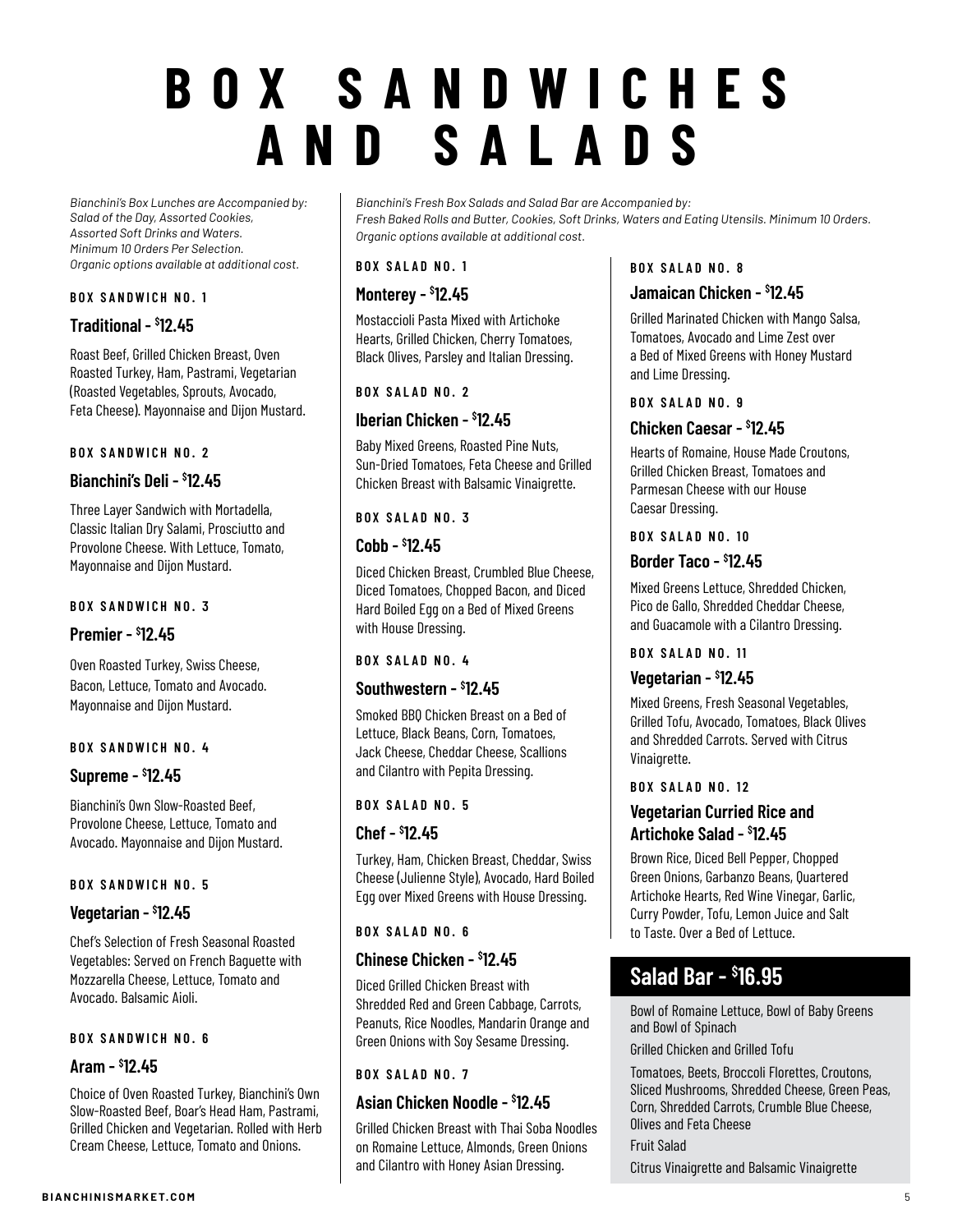# **HOT POULTRY ENTRÉES**

*Price per poultry entrée is determined by market price. Please call Bianchini's catering department for more information. Hot entrées 10 orders minimum. Included paper products. Included soft drinks and water. Organic options available at additional cost.*

# **A L L H OT E N T R É E S COME WITH YOUR CHOICE OF SALAD**

#### **Caesar Salad** With Croutons, Tomatoes and Parmesan Cheese.

**Italian Garden Salad** Mixed Greens, Diced Cucumber, Crispy Corn, Fresh Diced Tomatoes and Olives.

#### **Persimmon and Arugula Salad** With Pomegranate Seeds, Mint and Feta Cheese. In season only.

#### **Caprese Salad** Tomatoes, Fresh Mozzarella Cheese, Fresh Basil, Olive Oil, Balsamic Vinaigrette and Black Pepper.

#### **Pasta Primavera Salad** Rotelli Pasta, Fresh Vegetables, Olives, Cherry Tomatoes, Diced Red and Green Bell Peppers, Olive Oil, Vinegar, Salt and Pepper.

#### **Chinese Salad**

Shredded Red and Green Cabbage, Carrots, Rice Noodles, Mandarin Segments and Green Onions.

**Baby Greens** With With Strawberries, Mandarin Segments and Gorgonzola Cheese.

#### **Mexican Salad** Mixed Greens, Radish, Cucumber, Tomatoes, Corn and Tortilla Chips.

#### **Spinach Salad**

Orange Segments, Sliced Mushrooms, Poppy Seeds and Cherry Tomatoes.

#### **Greek Salad** Romaine, Red Onions, Bell Peppers, Tomatoes, Olives, Cucumber and Feta Cheese.

#### **Traditional Potato Salad**

**Three Bean Salad Macaroni Salad Marinated Vegetable Salad**

#### **HOT ENTRÉE NO. 1**

# **Chicken Marsala - \$ 16.95**

Chicken breasts in a Mushroom in Marsala Sauce. Served with Rice Pilaf, and Garden Green Salad with House Dressing. Accompanied by Fresh Rolls and Butter. Dessert Included.

# **HOT ENTRÉE NO. 2**

# **Chicken Cacciatore - \$ 16.95**

Quarter Chicken with Onions, Tomatoes, Mushrooms, Bell Peppers and Dry White Wine. Served with Mashed Potatoes, Italian Garden Salad and Balsamic Vinaigrette. Accompanied by Fresh Rolls and Butter. Dessert Included.

#### **HOT ENTRÉE NO. 3**

# **Teriyaki Chicken - \$ 16.95**

Chicken Breast Marinated in Teriyaki Sauce, Lemon, Garlic and Sesame Oil, Grilled to Perfection. Served with Steamed Rice and an Asian Salad with Shallot Vinaigrette. Accompanied by Fresh Rolls and Butter. Dessert Included.

# **HOT ENTRÉE NO. 4**

# **Herb-Roasted Chicken Breast - \$ 16.95**

Roasted with Wild Mushrooms in A Dry White Wine Sauce. Served with Rice Primavera and Greek Salad. Accompanied by Fresh Rolls and Butter. Dessert Included.

# **HOT ENTRÉE NO. 5**

# **Baked Chicken Parmigiana - \$ 16.95**

Breaded Chicken Breast Topped with House made Tomato Sauce and Fresh Mozzarella Cheese, Accompanied with Rigatoni Pasta. Served with an Italian Garden Salad with Italian Dressing. Accompanied by Fresh Rolls and Butter. Dessert Included.

# **HOT ENTRÉE NO. 6**

# **Barbecue Chicken - \$ 16.95**

Chicken Breast Basted with Our House Made Barbecue Sauce, with Roasted Red Potatoes, and Mixed Green Salad with Balsamic Vinaigrette. Accompanied by Fresh Rolls and Butter. Dessert Included.

# **HOT ENTRÉE NO. 7**

# **Margarita Chicken - \$ 16.95**

Chicken Breast Marinated with Fresh Garlic, Cilantro, and Lime Juice. Served with Mexican Rice and Southwestern Salad with Cilantro Dressing. Accompanied by Fresh Rolls and Butter. Dessert Included.

# **HOT ENTRÉE NO. 8**

# **Chicken Jerusalem - \$ 16.95**

Chicken Breast with Artichokes in a White Cream Sauce. Mashed Potatoes, Spinach Salad with Citrus Vinaigrette. Accompanied by Dinner Rolls and Butter, Assorted Cookies and Soft Drinks and Bottled Waters.

#### **HOT ENTRÉE NO. 9**

# **Grilled Caribbean Chicken - \$ 16.95**

Chicken Breast with a Fruity Marinade, Primavera Rice, Mixed Green Salad with Citrus Vinaigrette. Accompanied by Fresh Rolls and Butter. Dessert Included.

#### **HOT ENTRÉE NO. 10**

# **Chicken Enchiladas - \$ 16.95**

Corn Tortillas filled with Shredded Chicken in a Red Sauce, Mexican Rice, Mixed Green Salad with Cilantro Vinaigrette, Tortilla Chips, Fresh Salsa and Chipotle Sauce. Dessert Included.

#### **HOT ENTRÉE NO. 11**

# **Balsamic Glazed Chicken Breast - \$ 16.95**

Chicken Breast Glazed with Balsamic, Honey, Mustard and Garlic. Accompanied with Rice Pilaff, Salad, Fresh Rolls and Butter. Dessert Included.

#### **HOT ENTRÉE NO. 12**

# **Caprese Chicken Breast - \$ 16.95**

Chicken Breast, Mozzarella Cheese, Sliced Tomatoes, Balsamic Glaze, Fresh Basil Leaves. Accompanied with Rice Primavera, Salad, Fresh Rolls and Butter. Dessert Included.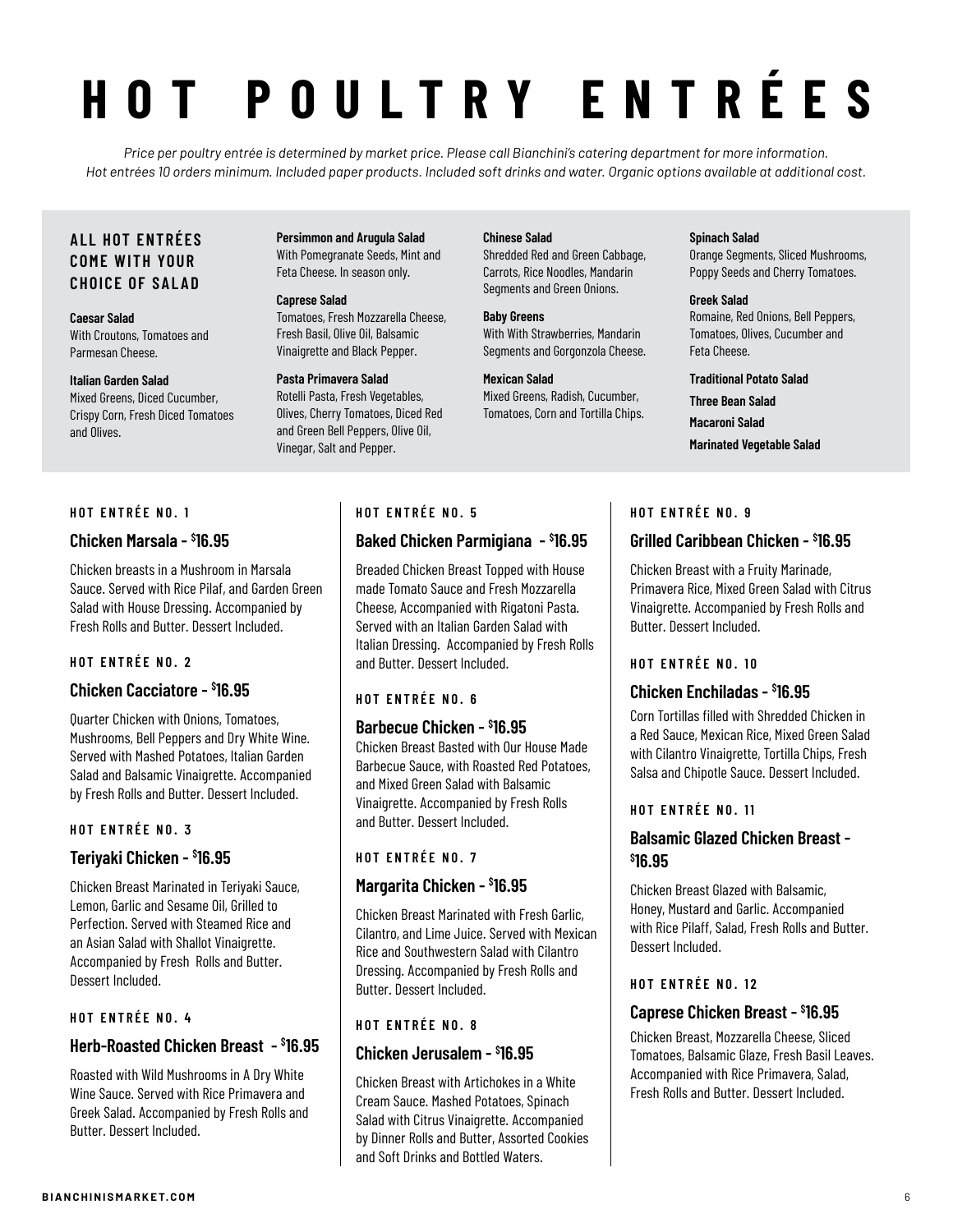# **HOT POULTRY ENTRÉES**

*Price per poultry entrée is determined by market price. Please call Bianchini's catering department for more information. Hot entrées 10 orders minimum. Included paper products. Included soft drinks and water. Organic options available at additional cost.*

#### **HOT ENTRÉE NO. 13**

# **Chicken Burritos - \$ 16.25**

Marinated Chicken, Rice, Shredded Cheese, Beans in Flour Tortillas, Mixed Green Salad with Cilantro Vinaigrette, Fresh Salsa, Chipotle Sauce, Guacamole, Sour Cream. Dessert Included.

#### **HOT ENTRÉE NO. 14**

# **Tostada or Taco Bar - \$ 16.95**

Crispy Tortilla Baskets with Choice of Shredded Chicken or Shredded Beef. Mexican Rice, Refried Beans, Shredded Cheese, Shredded Lettuce, Fresh Salsa, Guacamole, Sour Cream, Diced Tomatoes. Accompanied by Fresh Seasonal Fruit Salad. Dessert Included.

#### **HOT ENTRÉE NO. 15**

# **Fajita Bar - \$ 17.25**

Choice of Grilled Chicken or USDA Choice Beef. Served with Mexican Rice, Refried Beans, Warm Tortillas, Mexican Salad (Mixed Greens, Radish, Cucumber, Tomatoes, Corn and Tortilla Chips). Pepita Dressing, Fresh Salsa, Guacamole, Chipotle Sauce and Sour Cream. Dessert Included.

#### **HOT ENTRÉE NO. 16**

# **Chicken Rollatini - \$ 17.25**

Stuffed Chicken Breast with Prosciutto Ham and Fontina Cheese in a Light White Wine Sauce, Scalloped Potatoes, Italian Garden Salad with Balsamic Vinaigrette. Accompanied by Fresh Rolls and Butter. Dessert Included.

#### **HOT ENTRÉE NO. 17**

# **Ruggero's Chicken - \$ 17.25**

Chicken Breast Stuffed with Cream Cheese, Spinach and Mushrooms in a Light Mushroom Sauce. Rice Pilaf, Baby Greens (Mandarin Segments, Strawberries, Gorgonzola Cheese), with Raspberry Vinaigrette. Accompanied by Fresh Rolls and Butter. Dessert Included.

#### **HOT ENTRÉE NO. 18**

# **Chicken Saltimbocca - \$ 17.25**

Chicken Breast Stuffed with Spinach, Prosciutto Ham and Provolone Cheese in a Fresh Rosemary Sauce, Scalloped Potatoes, Caesar Salad. Accompanied by Fresh Rolls and Butter. Dessert Included.

#### **HOT ENTRÉE NO. 19**

# **Delmonico's Chicken - \$ 17.25**

Breaded Chicken Breast Stuffed with Sautéed Spinach, Mushrooms and Shallots in a Light Mushroom Sauce, Garlic Mashed Potatoes, Mixed Garden Salad with House Dressing. Accompanied by Fresh Rolls and Butter. Dessert Included.

#### **HOT ENTRÉE NO. 20**

# **Traditional Oven Roasted Turkey Breast - \$ 17.25**

Stuffing (Bread, Sausages, Celery, Apples and Walnuts), Gravy, Garlic Mashed Potatoes, Baby Greens (Mandarin Segments, Dry Cranberries, Gorgonzola Cheese and Walnuts) with Raspberry Dressing. Accompanied by Fresh Rolls, Butter and Dessert.

#### **HOT ENTRÉE NO. 21**

# **Chicken Piccata - \$ 16.95**

Chicken Piccata with Lemon Caper Sauce Rice Pilaf and Italian Garden Salad with Dressing on the Side. Accompanied by Dinner Rolls and Butter, Assorted Desserts, Soft Drinks and Bottled Water.

#### **HOT ENTRÉE NO. 22**

# **Chicken and Asparagus - \$ 16.95**

Chicken Breasts with Melted Gruyere Cheese in a White Wine Sauce, Brown Rice, Spinach and Citrus Salad (Orange Segments and Poppy Seeds) with Citrus Vinaigrette. Accompanied by Whole Wheat Dinner Rolls, Butter and Dessert.

#### **HOT ENTRÉE NO. 23**

# **Pecan-Crusted Turkey Tenderloin - \$ 17.25**

Pecan-crusted turkey tenderloin with Grilled Peach Salsa, Quinoa with Dry Cranberries or Risotto. Garden Salad with Citrus Vinaigrette. Accompanied by Whole Wheat Dinner Rolls, Butter and Dessert.

#### **HOT ENTRÉE NO. 24**

# **Chicken Ratatouille - \$ 17.25**

Grilled Chicken Ratatouille, Grilled Sliced Polenta or Risotto, Baby Green Salad with Italian Dressing. Accompanied by Whole Wheat Dinner Rolls, Butter and Dessert.

# **HOT ENTRÉE NO. 25**

# **Cherry Chipotle Chicken - \$ 16.95**

Grilled Chicken Breast with Cherry Chipotle BBQ Sauce, Grilled Corn with Chipotle-Lime Butter (Served on the Side). Bean and Tomato Salad with Honey Vinaigrette. Accompanied by Whole Wheat Dinner Rolls, Butter and Dessert.

# **HOT ENTRÉE NO. 26**

# **Chicken with Grapes - \$ 16.95**

Chicken with Grapes, Mushrooms and Fresh Tarragon, Pear Risotto with Fried Sage Leaves, Garden Salad with Citrus Vinaigrette. Accompanied by Whole Wheat Dinner Rolls, Butter and Dessert.

#### **HOT ENTRÉE NO. 27**

# **Moroccan Chicken - \$ 16.95**

Moroccan Chicken and Whole Grain Couscous and Garden Salad with Citrus Vinaigrette on the Side. Accompanied by Dinner Rolls and Butter, Assorted Desserts, Soft Drinks and Bottled Water.

#### **HOT ENTRÉE NO. 28**

# **Grilled Chicken Poblano - \$ 16.95**

Chicken Breast, Shallots, Fresh Poblano Chile in Rajas and Color Bell Peppers in Rajas, Mexican Rice, Mexican Salad with Cilantro Vinaigrette on the Side. Accompanied by Dinner Rolls and Butter, Assorted Desserts, Soft Drinks and Bottled Water.

### **HOT ENTRÉE NO. 29**

# **Creamy Tuscan Chicken Breast - \$ 16.95**

Chicken Breast, Cherry Tomatoes, Oregano, Baby Spinach, Garlic, Heavy Cream, Salt, Pepper and Parmesan Cheese. Accompanied with Spaghetti. Salad, Fresh Rolls and Butter. Dessert Included.

# **HOT ENTRÉE NO. 30**

# **Chicken Pot Pie - \$ 14.95**

Accompanied with Salad, Fresh Rolls and Butter. Dessert Included.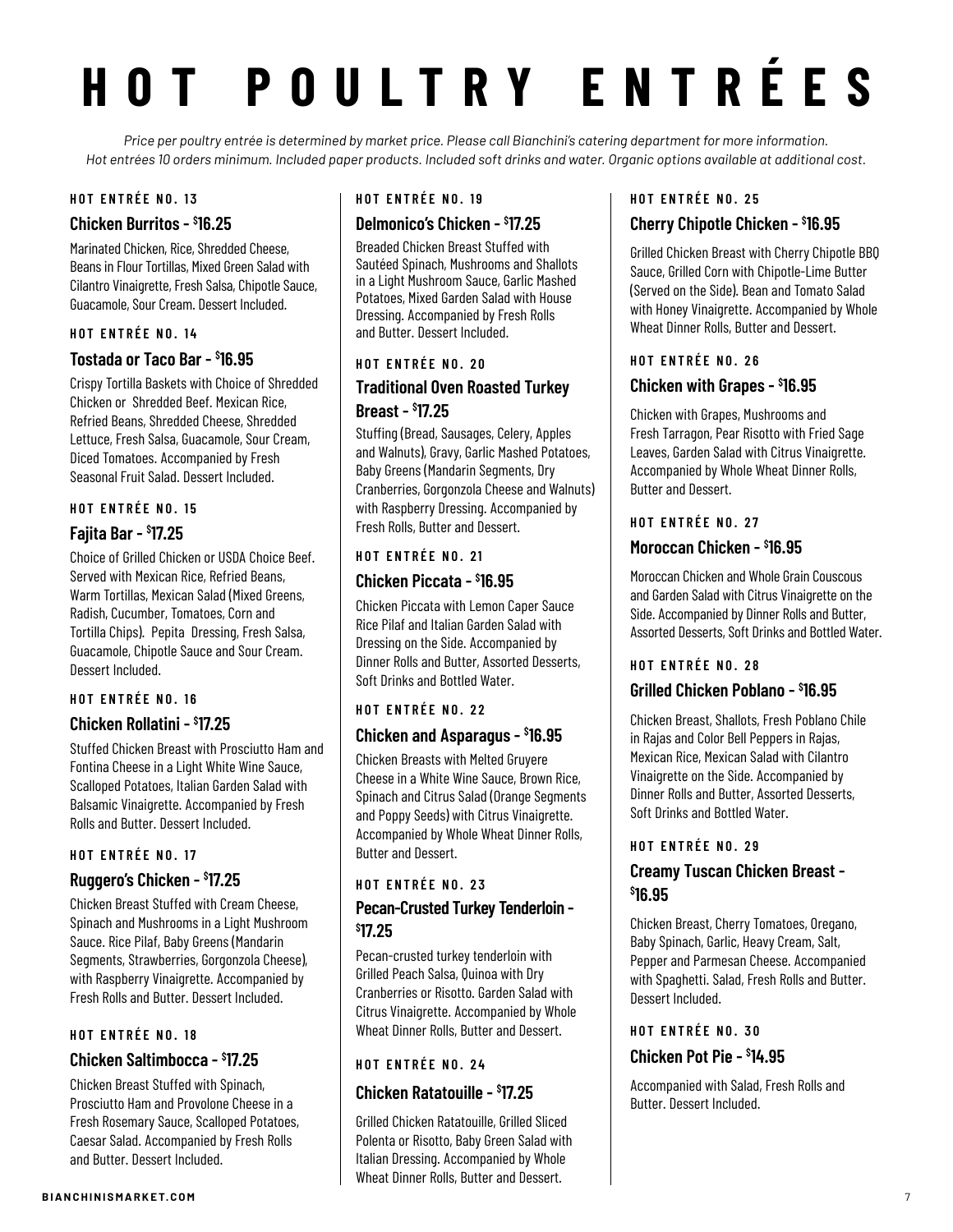# **HOT BEEF AND PORK ENTRÉES**

*Price per meat entrée is determined by market price. Please call Bianchini's catering department for more information. Hot entrées 10 orders minimum. Included paper products. Included soft drinks and water. Organic options available at additional cost.*



#### **HOT ENTRÉE NO. 31**

#### **Beef Burgundy - \$ 17.45**

Top Sirloin Cut in Cubes, Mushrooms, Pearl Onions and Burgundy Wine, Noodles, Garden Salad with House Dressing. Accompanied by Fresh Rolls and Butter. Dessert Included.

#### **HOT ENTRÉE NO. 32**

# **Tri-Tip with Sicilian Herb Sauce - \$ 20.25**

Marinated USDA Choice Tri-Tip with Sicilian Herb Sauce: Scalloped Anna Potatoes, Fresh Seasonal Vegetables, Italian Garden Salad with Balsamic Vinaigrette. Accompanied by Fresh Rolls and Butter. Dessert Included.

# **HOT ENTRÉE NO. 33**

#### **Beef Kabobs - \$ 19.95**

USDA Choice Beef Kabobs in Madeira Wine Sauce: Beef Kabobs with Bell Peppers, Onions and Squash, Wild Rice Pilaf, Spinach Salad with Citrus Vinaigrette. Accompanied by Fresh Rolls and Butter. Dessert Included

#### **HOT ENTRÉE NO. 34**

#### **Prime Rib - \$ 26.75**

USDA Choice Prime Rib of Beef With Au Jus, Garlic Mashed Potatoes or Scalloped Potatoes. Fresh Seasonal Vegetables, Garden Salad with Balsamic Vinaigrette. Accompanied by Fresh Rolls and Butter. Dessert Included.

# **HOT ENTRÉE NO. 35 Beef Stir Fry - \$ 17.45**

Stir-Fried Beef and Vegetables with Fried Rice, Chinese Salad (Shredded Red and Green Cabbage, Carrots, Rice Noodles, Mandarin Orange and Green Onions) with Honey Asian Dressing. Accompanied by Fresh Rolls and Butter. Dessert Included.

#### **HOT ENTRÉE NO. 36**

#### **Meatloaf - \$ 16.95**

Classic Meat Loaf with Brown Gravy, Garlic Mashed Potatoes, Garden Salad with House Dressing. Accompanied by Fresh Rolls and Butter. Dessert Included.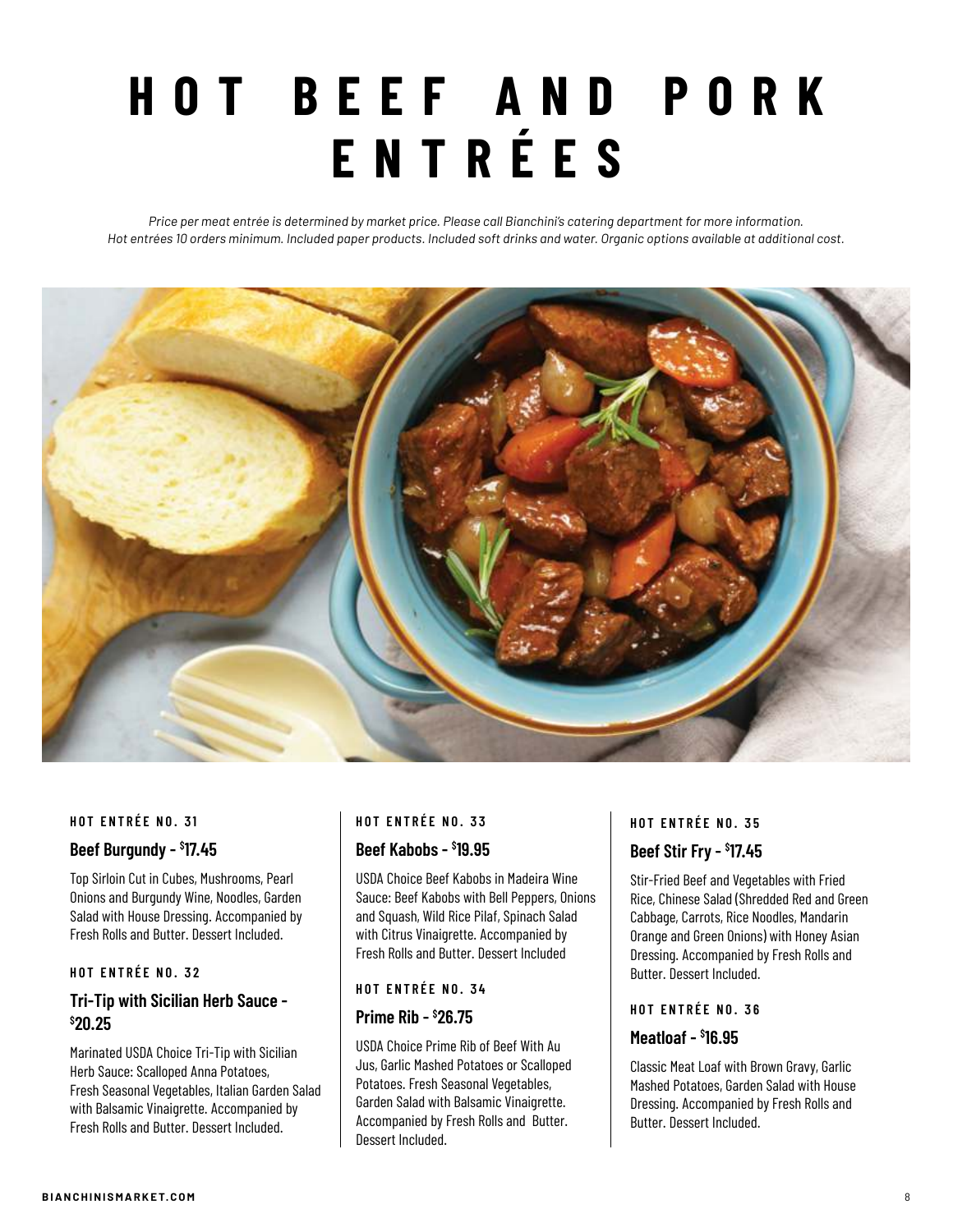# **HOT BEEF AND PORK ENTRÉES**



# **HOT ENTRÉE NO. 37**

#### **Chimichurri Steak - \$ 19.35**

Grilled USDA Choice Skirt Steak in Chimichurri Sauce. Rosemary Roasted Potatoes, Garden Salad with Citrus Vinaigrette, Fresh Seasonal Vegetables. Accompanied by Fresh Rolls and Butter. Dessert Included.

#### **HOT ENTRÉE NO. 38**

# **London Broil with Herb Wine Sauce - \$ 18.35**

Wine Sauce, Butter, Lemon Juice, Ground Pepper, Parsley And Chives. Accompanied by Roasted Red Potatoes. Salad, Fresh Rolls and Butter. Dessert Included.

#### **HOT ENTRÉE NO. 39**

### **Beef Pot Pie - \$ 14.95**

Accompanied with Salad, Fresh Rolls and Butter. Dessert Included.

#### **HOT ENTRÉE NO. 40**

# **Honey Mustard Pork Scallopini - \$ 17.45**

Honey Mustard Pork Scallopini Served with Garlic Mashed Potatoes, Baby Greens Salad (Mandarin Segments, Strawberries, Gorgonzola Cheese) in a Raspberry Vinaigrette. Accompanied by Fresh Rolls and Butter. Dessert Included.

#### **HOT ENTRÉE NO. 41**

# **Yankee Pot Roast - \$ 17.45**

Traditional Yankee Pot Roast, Carrots, Potatoes and Onions. Garden Salad with Balsamic Vinaigrette. Accompanied by Fresh Rolls and Butter. Dessert Included.

#### **HOT ENTRÉE NO. 42**

# **USDA Choice Skirt Steak - \$ 19.35**

Grilled USDA Choice Skirt Steak and Tomato Parmesan Vinaigrette. Grilled Corn with Chipotle-Lime Butter (Served on the Side). Crisp Romaine Lettuce with Oil and Vinegar Dressing. Accompanied by Whole Wheat Dinner Rolls, Butter and Dessert.

#### **HOT ENTRÉE NO. 43**

#### **Rigatoni - \$ 16.45**

Rigatoni with Beef and Eggplant Ragu. Crunchy Pear and Celery Salad (Crumbled Stilton and Toasted Walnuts) in a Honey Vinaigrette. Accompanied by Whole Wheat Dinner Rolls, Butter and Dessert.

#### **HOT ENTRÉE NO. 44**

# **Steak Fajita Bar - \$ 18.35**

Poblano and Skirt Steak Fajita Bar Served with Brown Rice, Whole Black Beans, Warm Corn Tortillas. Mexican Salad (Mixed Greens, Radish, Cucumber, Tomatoes, Corn and Tortilla chips) with Pepita Dressing, Fresh Salsa and Guacamole. Accompanied by Dessert.

#### **HOT ENTRÉE NO. 45**

#### **Pork Cutlets - \$ 17.45**

Pork Cutlets with Maple Spiced Apple and Red Cabbage, Wild Rice Pilaf, Fennel and Orange Salad with Toasted Pistachios (Jicama, Cilantro) in a Lime Vinaigrette. Accompanied by Fresh Rolls, Butter and Dessert.

#### **HOT ENTRÉE NO. 46**

#### **Pork Roast - \$ 17.85**

Pork Roast with Walnut-Pomegranate Filling with a Light Pomegranate/Honey Sauce, Baked Sweet Potato, Garden Salad with Balsamic Vinaigrette. Accompanied by Whole Wheat Dinner Rolls, Butter and Dessert.

#### **HOT ENTRÉE NO. 47**

### **Braised Brisket - \$ 17.85**

Braised Brisket and Root Vegetables (Carrots, Parsnips and Rutabaga). Served with Sauce, and Mixed Greens (Tomatoes, Cucumber, Olives) in a Balsamic Vinaigrette. Accompanied by Whole Wheat Dinner Rolls, Butter and Dessert.

#### **HOT ENTRÉE NO. 48**

# **Roasted Pork Loin - \$ 17.85**

Roasted Pork Loin with Apples and Brown Sugar Glaze. Served with Rosemary Roasted Red Potatoes, Fresh Seasonal Vegetables, Garden Salad with House Dressing. Accompanied by Fresh Rolls and Butter. Dessert Included.

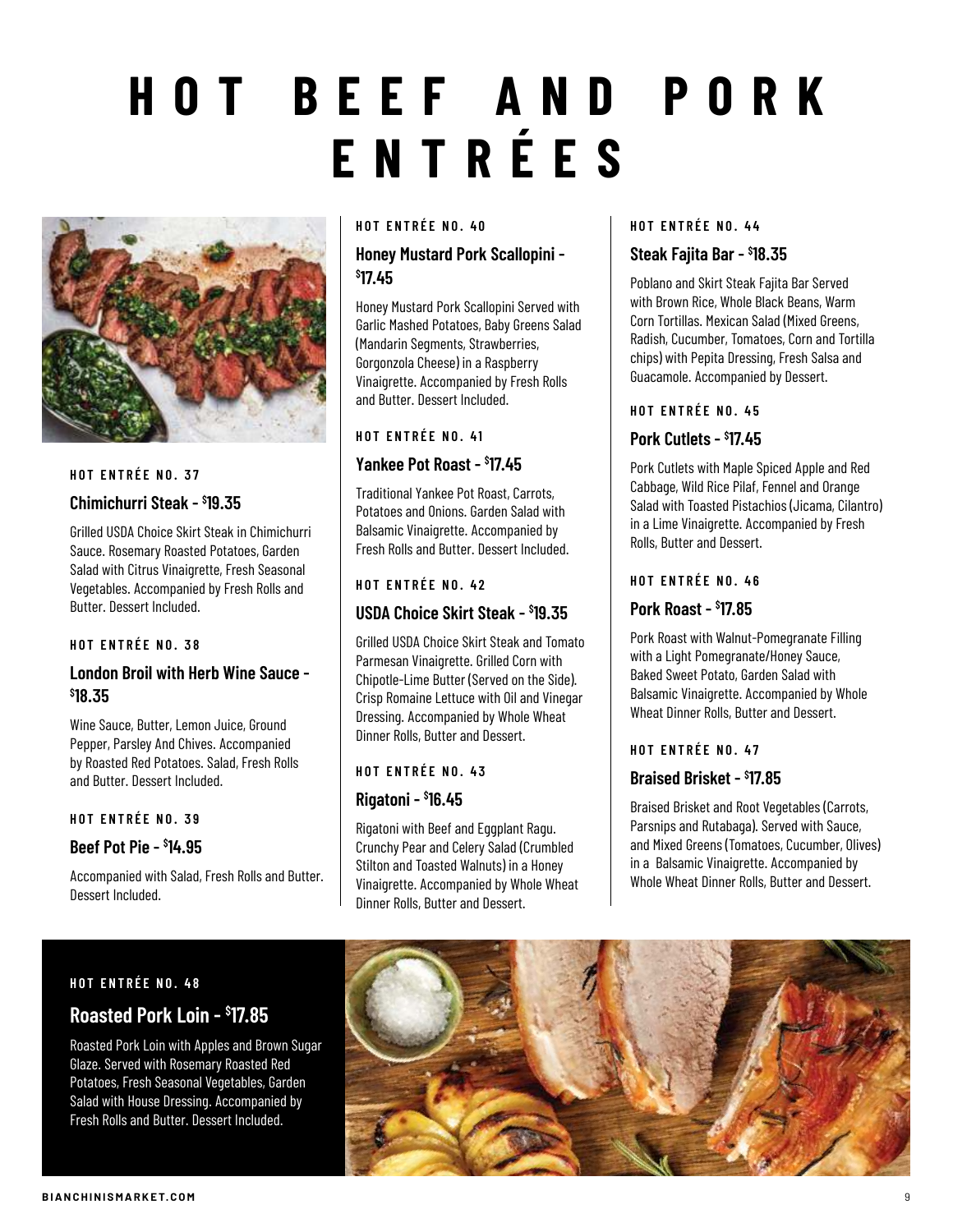# **HOT PASTA ENTRÉES**

*Hot entrées 10 orders minimum. Included paper products. Included soft drinks and water. Organic options available at additional cost.*



#### **HOT ENTRÉE NO. 49**

#### **Bianchini's Lasagna - \$ 15.45**

Choice of Chicken, Beef or Vegetarian, Italian Garden Salad with House Dressing. Accompanied by House Made Garlic Bread. Dessert Included.

#### **HOT ENTRÉE NO. 50**

# **Cheese and Spinach Ravioli - \$ 15.45**

With Homemade Marinara or Pesto Sauce, Parmesan Cheese, Caesar Salad. Accompanied Garlic Bread or Fresh Rolls. Dessert Included.

#### **HOT ENTRÉE NO. 51**

#### **Penne Pasta - \$ 15.45**

Fresh Roma Tomatoes, Fresh Garlic, Fresh Basil. Garden Salad with House Vinaigrette. Accompanied by Garlic Bread or Fresh Rolls. Dessert Included.

#### **HOT ENTRÉE NO. 52**

# **Cheese Tortellini - \$ 15.45**

Creamy Pesto Sauce. Spinach Salad with Citrus Vinaigrette. Accompanied by Garlic Bread or Fresh Rolls. Dessert Included.

#### **HOT ENTRÉE NO. 53**

# **Rustic Italian Style Pasta - \$ 15.45**

Fettuccine Noodles Tossed with Fresh Oven-Roasted Vegetables. Marinara Sauce and Parmesan Cheese. Caesar Salad and Dressing. Accompanied by Garlic Bread or Fresh Rolls. Dessert Included.

#### **HOT ENTRÉE NO. 54**

# **Pasta Farfalle - \$ 15.45**

Sun Dried Tomatoes, Artichoke, Pesto, Cherry Tomatoes and Fresh Basil. Spinach Salad with Citrus Vinaigrette. Accompanied by Garlic Bread or Fresh Rolls. Dessert Included.

#### **HOT ENTRÉE NO. 55**

# **Pasta Putanesca - \$ 15.45**

Fussilli, Capers, Plum Tomatoes, and Cured Black Olives. Italian Garden Salad with Italian Dressing. Accompanied by Garlic Bread or Fresh Rolls. Dessert Included.

#### **HOT ENTRÉE NO. 56**

# **Spaghetti with Meatballs - \$ 15.45**

With Fresh Marinara Sauce, Parmesan Cheese. Mixed Baby Greens with House Dressing. Accompanied by Garlic Bread or Fresh Rolls. Dessert Included

#### **HOT ENTRÉE NO. 57**

# **Grilled Chicken Farfalle - \$ 16.25**

In a Sun Dried Tomato Sauce, Artichoke, And Fresh Basil. Caesar Salad and Dressing. Accompanied by Garlic Bread or Whole Wheat Dinner Rolls and Dessert.

#### **HOT ENTRÉE NO. 58**

# **Whole Wheat Penne Pasta - \$ 15.45**

Whole Wheat Penne Pasta with Broccoli and Pecorino Romano Cheese. Caesar Salad and Dressing. Accompanied by Whole Wheat Dinner Rolls and Dessert.

#### **HOT ENTRÉE NO. 59**

# **Spaghetti with Clams - \$ 16.95**

Arugula Salad with Honey Drizzled Peaches with Citrus Vinaigrette on the Side. Accompanied by Whole Wheat Dinner Rolls and Dessert.

# **HOT ENTRÉE NO. 60**

# **Squash and Leek Lasagna - \$ 15.45**

Squash and Leek Lasagna in a Creamy White Sauce (Whole Wheat Pasta). Green Salad with Asparagus and Peas in a Citrus Vinaigrette. Accompanied by Whole Wheat Dinner Rolls and Dessert.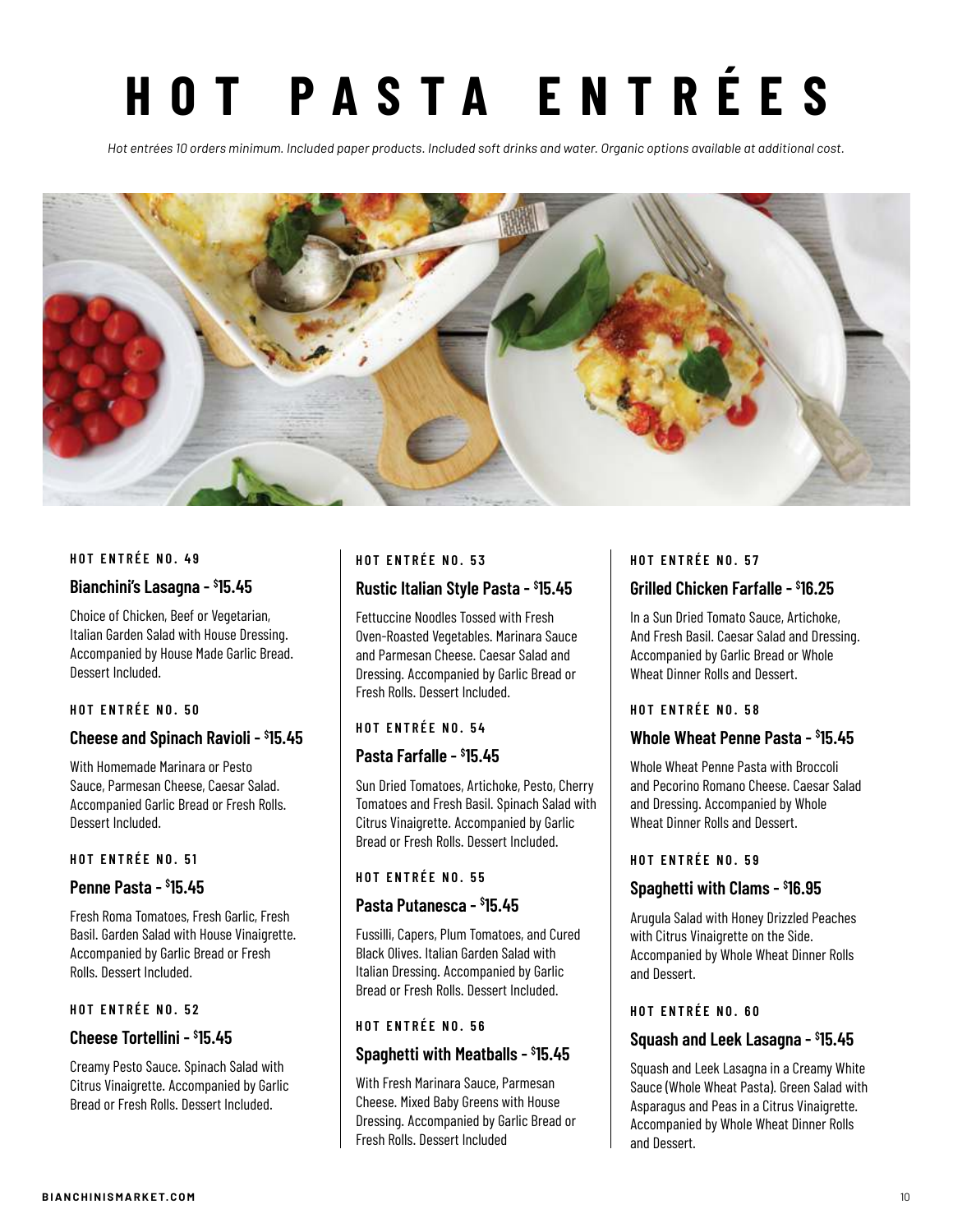# **HOT SEAFOOD ENTRÉES**

*Price per seafood entrée is determined by market price. Please call Bianchini's catering department for more information. Hot entrées 10 orders minimum. Included paper products. Included soft drinks and water. Organic options available at additional cost.*



# **HOT ENTRÉE NO. 61 Oven Roasted Salmon - \$ 20.25**

White Wine Sauce, Rice Pilaf. Garden Salad with House Dressing. Accompanied by Fresh Rolls and Butter. Dessert Included.

#### **HOT ENTRÉE NO. 62**

#### **Grilled Salmon - \$ 20.25**

Mango-Cilantro Relish, Rice Primavera. Baby Greens (Mandarin Segments, Strawberries, Gorgonzola Cheese) Citrus Vinaigrette. Accompanied by Fresh Rolls and Butter. Dessert Included.

#### **HOT ENTRÉE NO. 63**

#### **Seafood Paella - \$ 20.95**

Shrimp, Clams, Mussels, Saffron, Rice, Bell Peppers, Onions, Tomatoes, and Peas. Garden Salad with Balsamic Vinaigrette. Accompanied by Fresh Rolls and Butter. Dessert Included.

#### **HOT ENTRÉE NO. 64**

#### **Tilapia in Spanish Sauce - \$ 20.25**

Tomatoes, Bell Peppers, Onions, Garlic and Olives, Primavera Rice. Garden Salad with Citrus Vinaigrette. Accompanied by Dinner Rolls, Butter. Dessert Included.

#### **HOT ENTRÉE NO. 65**

# **Prawns Scampi - \$ 20.25**

White Lemon Sauce, Fettuccine. Caesar Salad with Dressing. Accompanied by Dinner Rolls, Butter. Dessert Included.

#### **HOT ENTRÉE NO. 66**

### **Roasted Pacific Cod - \$ 20.25**

Served with Banana-Orange Relish, Rice Pilaf, Mango Salad with Ginger-Raisin Vinaigrette. Accompanied by Whole Wheat Dinner Rolls, Butter and Dessert.

#### **HOT ENTRÉE NO. 67**

# **Grilled Salmon with Lite Lemon Sauce - \$ 20.25**

Served with Brown Rice, Baby Greens (Cucumber, Croutons, Olives, Red Onions) with Citrus Vinaigrette. Accompanied by Whole Wheat Dinner Rolls, Butter and Desserts.

#### **BIANCHINISMARKET.COM** 11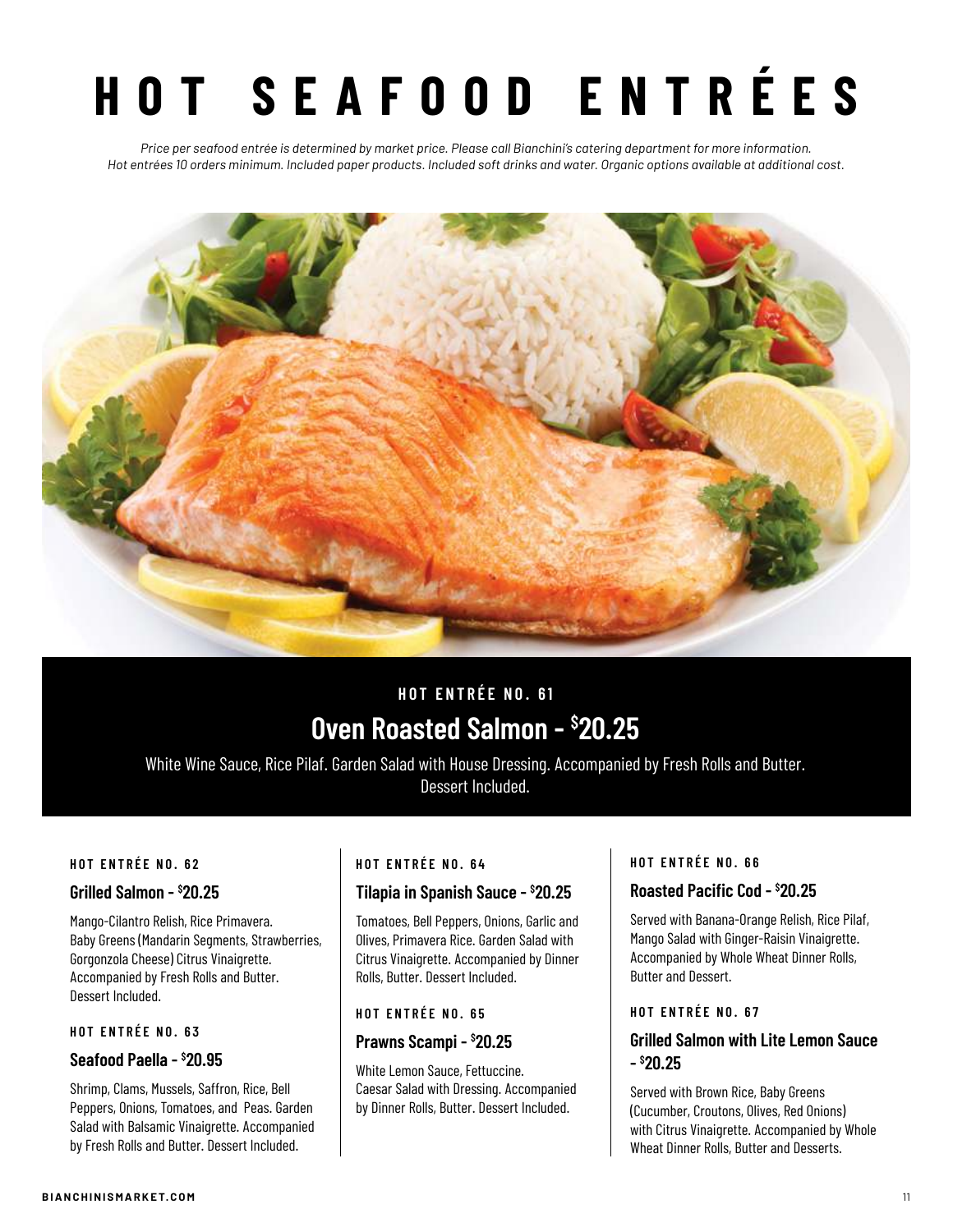# **HOT VEGETARIAN ENTRÉES**

*Hot entrées 10 orders minimum. Included paper products. Included soft drinks and water. Organic options available at additional cost.*



#### **HOT ENTRÉE NO. 68**

#### **Eggplant Parmigiana - \$ 14.50**

Breaded Eggplant, Marinara Sauce, Mozzarella Cheese, Italian Garden Salad with House Dressing. Accompanied by Fresh Rolls and Butter. Dessert Included.

#### **HOT ENTRÉE NO. 69**

#### **Vegetarian Cannelloni - \$ 14.50**

Crepes Stuffed with a Mix of Mushrooms, Spinach, Shredded Zucchini, Light White Wine Sauce, Parmesan Cheese. Garden Salad with Citrus Vinaigrette. Accompanied by Fresh Rolls and Butter. Dessert Included.

#### **HOT ENTRÉE NO. 70**

#### **Portobello Mushrooms- \$ 14.50**

Stuffed with Spinach, Gorgonzola Cheese, Parmesan Cheese. Garden Salad with Citrus Vinaigrette. Accompanied by Fresh Rolls and Butter. Dessert Included.

#### **HOT ENTRÉE NO. 71**

#### **Mushroom Ravioli - \$ 14.50**

Stuffed with Mushrooms, Fresh Marinara Sauce, Caesar Salad. Accompanied by Fresh Rolls and Butter. Dessert Included.

#### **HOT ENTRÉE NO. 72**

### **Vegetarian Pot Pies - \$ 13.95**

Accompanied with Salad, Fresh Rolls and Butter. Dessert Included.

# **HOT ENTRÉE NO. 73**

#### **Vegetarian Enchiladas - \$ 14.50**

Flour Tortillas Stuffed with Sautéed Vegetables and Cheese, Red Sauce, Rice and Refried Beans. Garden Salad with Cilantro Vinaigrette. Accompanied by Pico de Gallo, Chipotle Sauce. Dessert Included.

#### **HOT ENTRÉE NO. 74**

### **Stir-Fry Vegetables and Tofu - \$ 14.50**

Steamed White Rice, Garden Salad with House Dressing. Accompanied by Fresh Rolls and Butter. Dessert Included.

#### **HOT ENTRÉE NO. 75**

# **Stuffed Tomatoes - \$ 14.50**

Large Tomatoes Stuffed with Rice and Fresh Vegetables. Italian Garden Salad in a House Vinaigrette. Accompanied by Fresh Rolls and Butter. Dessert Included.

#### **HOT ENTRÉE NO. 76**

#### **Polenta - \$ 14.50**

Polenta Baked with Layers of Fresh Vegetables and Gorgonzola Cheese. Caesar Salad with Dressing. Accompanied by Fresh Rolls and Butter. Dessert Included.

#### **HOT ENTRÉE NO. 77**

#### **Chile Rellenos - \$ 14.50**

Stuffed with Cheese in a Red Sauce, Mexican Rice, Refried Beans, Fresh Salsa, Guacamole. Garden Salad with Cilantro Vinaigrette. Accompanied by Flour or Corn Tortillas. Dessert Included.

#### **HOT ENTRÉE NO. 78**

#### **Sesame-Crusted Tofu - \$ 14.50**

Served with Spicy Pineapple Noodles. Green Salad with Asparagus and Peas in a Lemon Vinaigrette. Accompanied by Whole Wheat Dinner Rolls, Butter and Dessert.

#### **HOT ENTRÉE NO. 79**

### **Gnocchi - \$ 14.50**

Served with Zucchini Ribbons in a Parsley Brown Butter with Parmesan Cheese. Italian Garden Salad in Balsamic Vinaigrette. Accompanied by Whole Wheat Dinner Rolls, Butter and Dessert.

#### **HOT ENTRÉE NO. 80**

#### **Chard, Feta and Kalamata Olive Tart**

#### **- \$ 14.50**

Served with Spinach Salad with Citrus Vinaigrette. Accompanied by Whole Wheat Dinner Rolls, Butter and Dessert.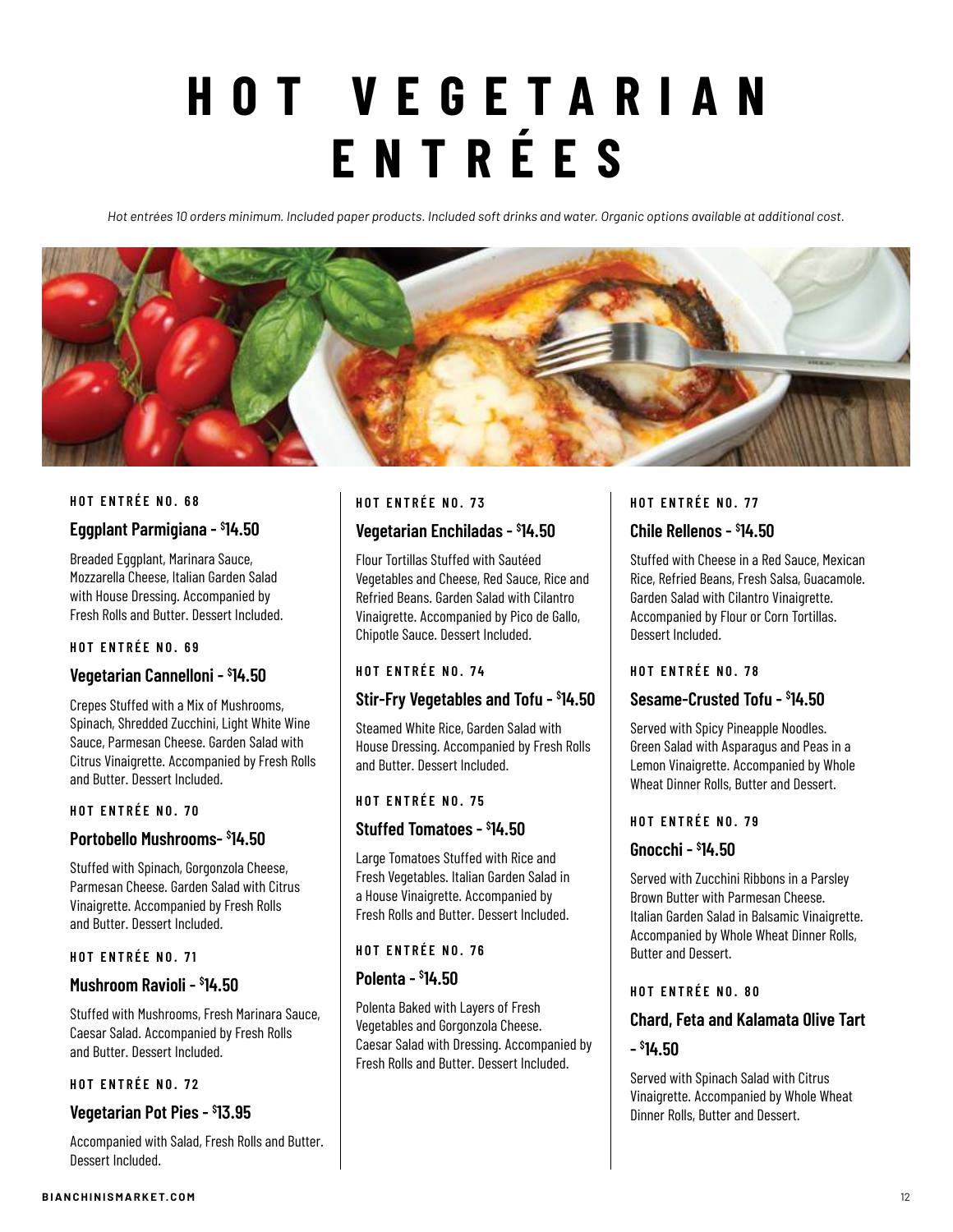# **HOT VEGETARIAN ENTRÉES**



#### **HOT ENTRÉE NO. 81**

# **Southwestern Stuffed Acorn Squash - \$ 14.50**

Acorn Squash Stuffed with Tomatoes, Black Beans and Swiss Cheese. Mexican Garden Salad with Cilantro Vinaigrette. Accompanied by Warm Corn Tortillas and Dessert.

#### **HOT ENTRÉE NO. 82**

#### **Roasted Zucchini Casserole - \$ 14.50**

Zucchini Slices are Roasted with Onions and Baked Over a Layer of Penne Pasta and Marinara Sauce, Sprinkled with Parmesan Cheese. Italian Garden Salad with Balsamic Vinaigrette. Accompanied by Dinner Rolls, Butter and Dessert.

#### **HOT ENTRÉE NO. 83**

#### **Plant-Based Quesadilla - \$ 11.95**

Sprouted Grain Tortillas Filled with Black Bean and Sweet Potatoes. Accompanied by Infused Cabbage Slaw, Slices of Avocado and Roasted Pepper Sauce. Whole Fruit Dessert Included.

#### **HOT ENTRÉE NO. 84**

#### **Riccota and Egg Gnocchi - \$ 14.65**

With Olives, Capers and Tomato Sauce. Accompanied with Salad, Fresh Rolls and Butter. Dessert Included.

#### **HOT ENTRÉE NO. 85**

#### **Vegetarian Meatless Loaf - \$ 14.50**

Vegetarian Burger Crumbles, BBQ Sauce, Chopped Bell Pepper, Minced Onion, Minced Clove Garlic, Soft Bread Crumbs, Parmesan Cheese, Eggs, Thyme, Basil, Parsley, Salt and Pepper to Taste. Garden Salad with Dressing on the Side. Accompanied by Dinner Rolls, Butter and Assorted Desserts .

#### **HOT ENTRÉE NO. 86**

# **Vegetarian Zucchini Casserole - \$ 14.50**

Grated Zucchini, Eggs, Chopped Onion, All Purpose Flour, Grated Parmesan Cheese, Shredded Mozzarella Cheese, Salt and Pepper to Taste. Garden Salad with Dressing on the Side. Accompanied by Dinner Rolls, Butter and Assorted Desserts.

#### **HOT ENTRÉE NO. 87**

# **Vegetarian Spanish Quinoa Stuffed Bell Peppers - \$ 14.50**

Quinoa, Bell Peppers, Vegetable Stock, Cumin Powder, Chili Powder, Garlic, Black Beans, Whole Kernel Corn. Topping with Fresh Salsa. Garden Salad with Dressing on the Side. Accompanied by Dinner Rolls, Butter and Assorted Desserts.

#### **HOT ENTRÉE NO. 88**

#### **Vegetarian Pasta Alla Norma - \$ 14.50**

Spaghetti with Homemade Tomato Sauce, Eggplant, Olive Oil, Chopped Onion, Fresh Garlic, Grated Parmesan Cheese, Fresh Basil, Salt and Pepper to Taste. Garden Salad with Dressing on the Side. Accompanied by Dinner Rolls, Butter and Assorted Desserts.

#### **HOT ENTRÉE NO. 89**

# **Vegetarian Black Bean and Rice Enchiladas - \$ 14.50**

Flour Tortillas Filled with Black Beans Mixed with Chopped Bell Peppers, Chopped Onions, Minced Garlic, Diced Tomatoes, Diced Green Chiles, Chili Powder, Ground Cumin, Cheddar Cheese and Sprinkled with Fresh Cilantro Brown Rice. Garden Salad with Dressing on the Side. Accompanied Assorted Desserts.

#### **HOT ENTRÉE NO. 90**

#### **Vegetarian Pot Pie Casserole - \$ 14.50**

Fennel Finely Chopped, Chopped Onion, Chopped Carrot, Sliced White Mushrooms, Diced Russet Potatoes, Mushroom Broth, Milk, Green Peas, Fresh Chives and Parsley. Garden Salad with Dressing on the Side. Accompanied by Dinner Rolls, Butter and Assorted Desserts.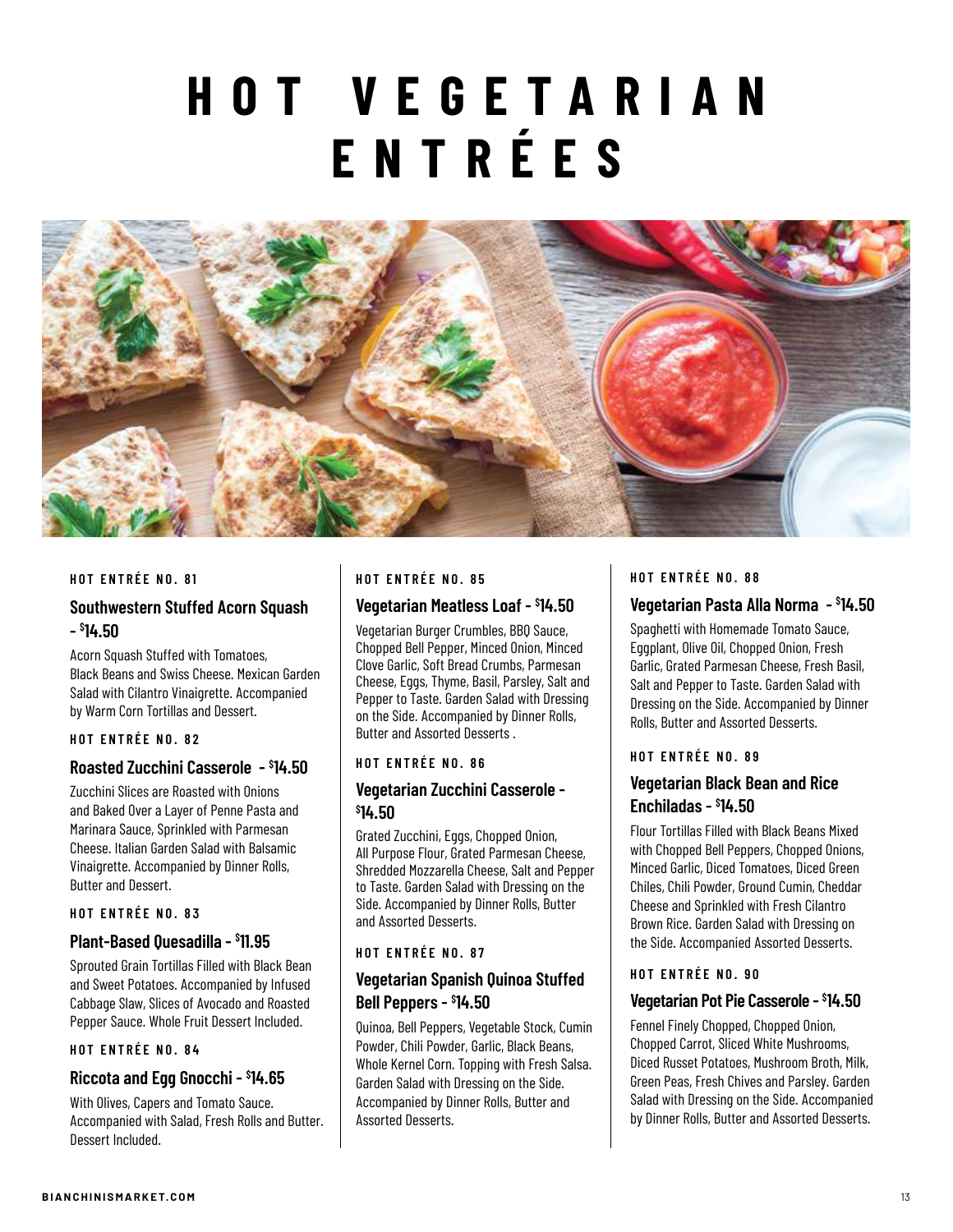# **HOT VEGETARIAN BARS**

*Hot entrées 10 orders minimum. Included paper products. Included soft drinks and water. Organic options available at additional cost.*



#### **HOT ENTRÉE NO. 91**

### **Plant-Based Fajita Bar - \$ 14.95**

Grilled Vegetables (Room Temperature Platter) Served with Whole Wheat and Corn Tortillas, Brown Rice, Black Beans, Bell Peppers and Onions. Accompanied by Fresh Salsa, Hot Roasted Pepper Sauce and Guacamole. Whole Fruit Dessert Included.

#### **HOT ENTRÉE NO. 92**

# **Mashed Potato Bar - \$ 16.75**

Mashed Potatoes, Chives, Cheddar Cheese, Crumbled Blue Cheese, Butter, Sour Cream, Chopped Bacon, Gravy, Caramelized Onions, Sautéed Mushrooms, Steamed Broccoli. Garden Salad with Dressing on the Side. Accompanied by Dinner Rolls, Butter and Assorted Desserts.

#### **HOT ENTRÉE NO. 93**

# **Bianchini's Pasta Bar - \$ 16.75**

2 Pasta Choices – Spaghetti, Rigatoni or Penne. 2 Sauce Choices – Pesto, Homemade Marinara or Creamy Alfredo. Accompanied by Beef Meatballs and Sliced Grilled Chicken and Caesar or Hearty Mixed Green Salad with Dressing on the Side. Garlic Bread or Dinner Rolls and Butter. Assorted Cookies and Brownies.

#### **HOT ENTRÉE NO. 94**

# **Bianchini's Nacho Bar - \$ 10.50**

Tortilla Chips, Black Beans or Refried Beans, Melted Cheddar Cheese, Guacamole, Sour Cream, Jalapeño Peppers, Fresh Salsa, Hot Roasted Pepper Sauce, Tapatio Sauce, Sliced Black Olives and Green Onions. Assorted Desserts.

#### **Additions:**

Diced Grilled Beef - \$2.50 more per person Diced Grilled Chicken - \$2.00 more per person

#### **HOT ENTRÉE NO. 95**

# **Baked Potato Bar - \$ 16.50**

Large Potatoes, Sour Cream, Shredded Cheddar Cheese, Crumble Blue Cheese, Grated Parmesan Cheese, Chopped Fresh Basil, Chopped Olives, Steamed Broccoli, Chopped Fresh Tomatoes, Chopped Bacon, Grilled Onions, Sautéed Mushrooms, Sautéed Spinach and Sliced Jalapeños. Beef Chili or Vegetarian Chili. Accompanied by Assorted Desserts.